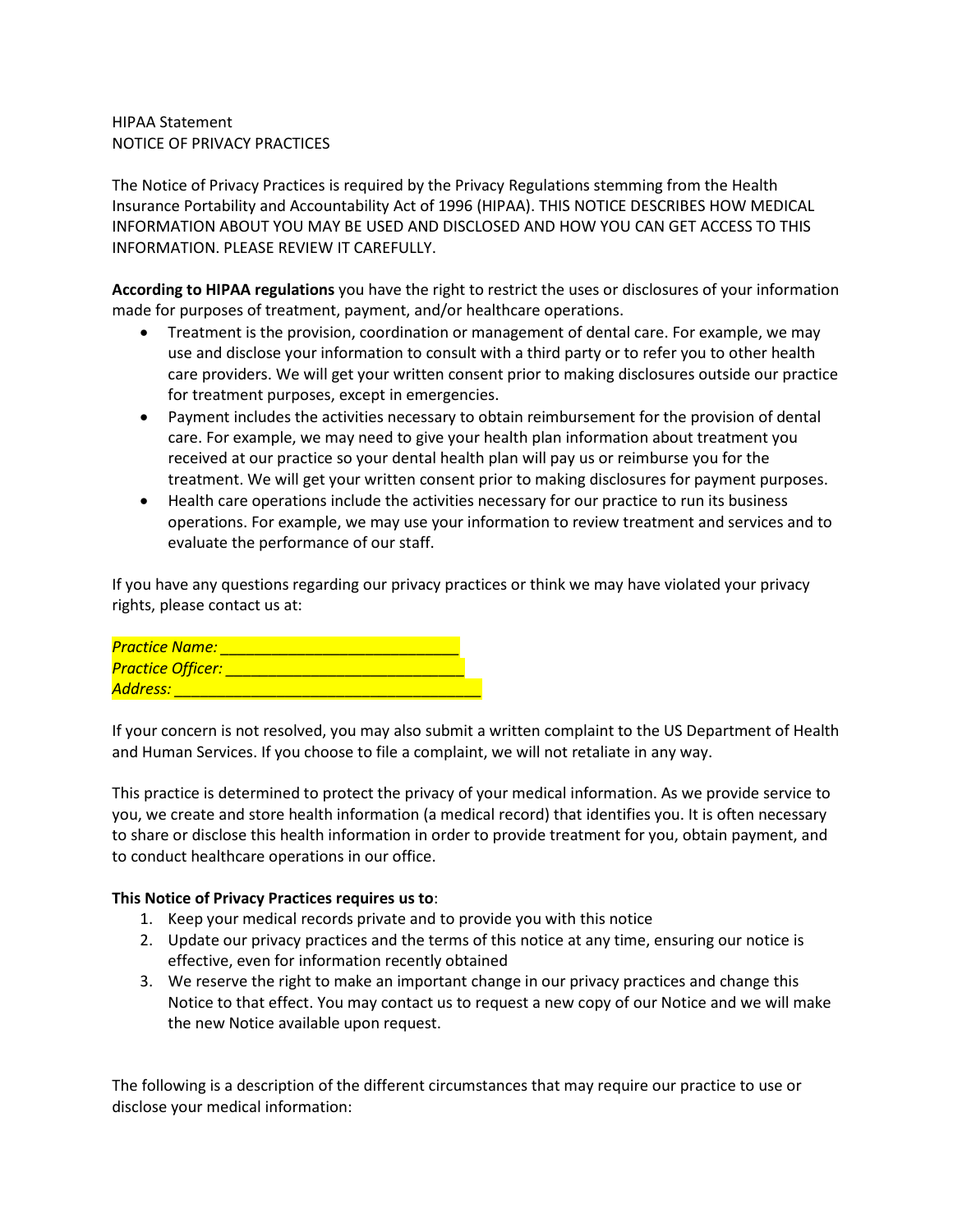- 1. Share medical data with another provider who is responsible for your care (physicians, audiologists, dentists, nurses, any other healthcare professionals, technicians, students in healthcare, or any other people who take care of you), make referrals and/or placing lab/prescription orders.
- 2. Share your health insurance plan information about a treatment you received at our practice when filing a claim for reimbursement or determination of benefits. You may restrict certain disclosures to a health plan if the service received is paid for out-of-pocket.
- 3. To business associates to perform functions on our practice's behalf, if the business associate has signed an agreement to protect the confidentiality of the information.
- 4. Share information about your condition(s), location and/or death to family member(s), or your personal representative(s). Prior permission by you will be obtained unless in case of emergency. If we are unable to obtain permission, we will share only the health information directly necessary for your healthcare.
- 5. Provide treatment communications concerning treatment alternatives or other health related products or services, unless we or a business associate receive financial remuneration in exchange for the communication in which case we must receive your written authorization unless the communication is made face-to-face or involves gifts of nominal value.
- 6. Disclose medical information to a medical examiner to identify a deceased person or to determine the cause of death, or for tissue donations.
- 7. Medical information may be disclosed if you are military personnel, either active or a veteran, and if required by the appropriate authorities.
- 8. Share medical data to the public health and/or law enforcement official whose job is to prevent or control disease, injury, or disability.
- 9. Share medical data with a representative from the Food and Drug Administration for the purpose of reporting adverse effects stemming from defective products, etc.
- 10. Medical information may be disclosed when necessary to comply with Workers' Compensation.
- 11. Medical information may be disclosed in response to a court and/or administrative order in a lawsuit or similar proceeding.
- 12. In order to contact you for fundraising activities supported by our practice. You have the option to opt out of receiving these communications by sending a written request to the privacy officer.
- 13. For marketing purposes for which our practice or our business associates may receive remuneration, for a disclosure that constitutes a sale of protected health information, and in all other situations not described in this policy your written authorization will be obtained before our practice will use or disclose your health information to third parties outside our practice. You have the right to revoke such authorization by providing our practice with a written request to revoke the specific authorization.
- 14. If a use of disclosure is required by law, the disclosure will be made in compliance with the law and will be limited to such requirements. State and federal laws may be more stringent and may prohibit certain uses and disclosures identified above. When another law is more stringent than HIPAA, we will follow the more stringent requirements.

You have individual rights as part of the Notice of Privacy Practices. As a patient of **PRACTICE NAME**, you have the right to:

1. Request our practice to restrict uses and disclosures of your health information. However, we are not required to agree to the requested restriction unless you are requesting a restriction on